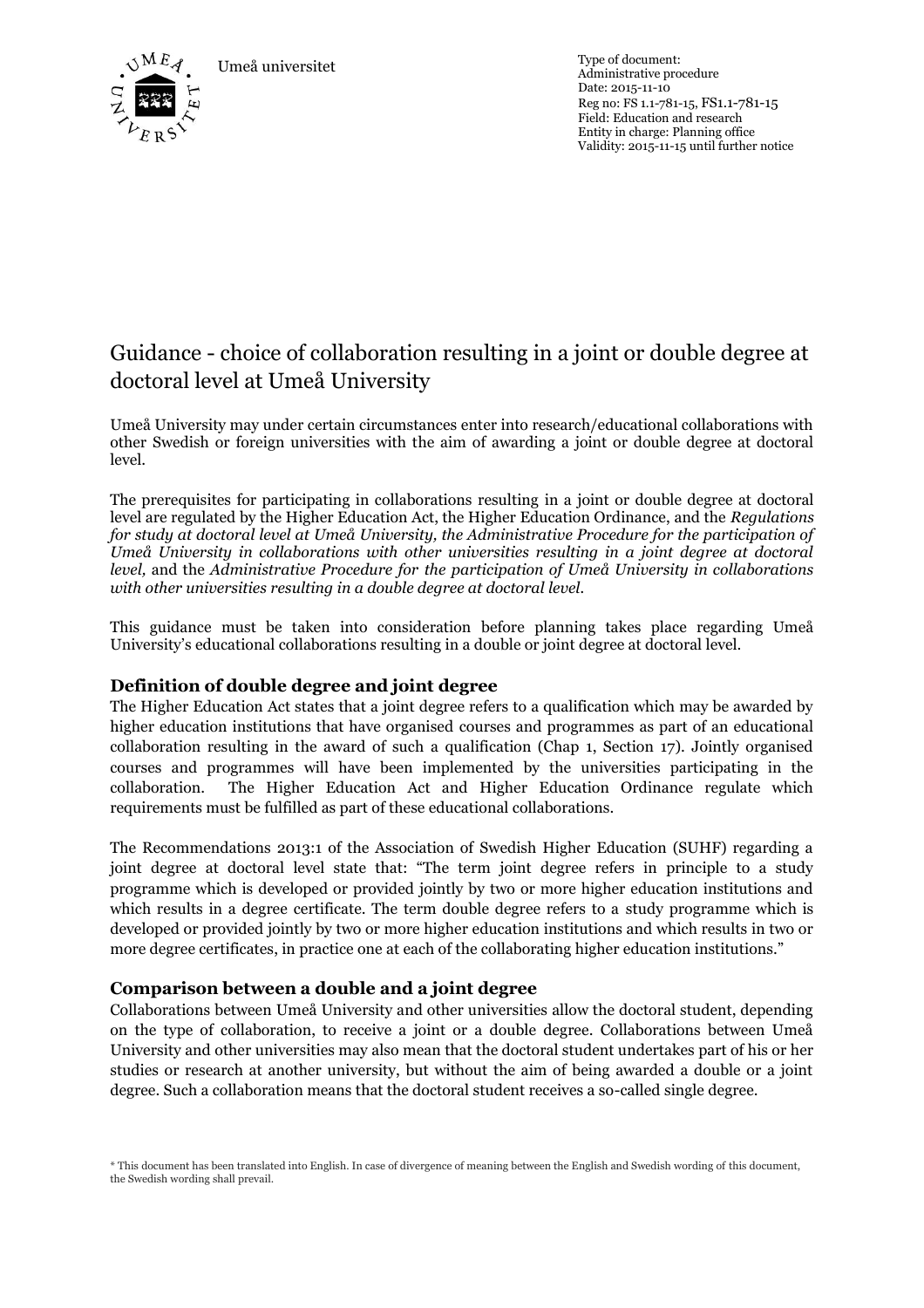Umeå universitet Type of document:



Administrative procedure Date: 2015-11-10 Reg no: FS 1.1-781-15, FS1.1-781-15 Field: Education and research Entity in charge: Planning office Validity: 2015-11-15 until further notice

### *Double degree*

Collaboration may result in a double degree in those cases where it is entered into as a research collaboration and involves only a small number of doctoral students who are intended to participate in the mutual research project. In these cases, the collaboration is focused on research collaboration and not an educational collaboration.

#### *Joint degree*

An educational collaboration may result in a joint degree where there is an interest in creating a longterm educational structure which involves several doctoral students over a long period of time. In these cases, the collaboration is focused primarily on educational collaboration and not on research collaboration.

The most obvious difference between a double degree and a joint degree is that the latter involves doctoral students being examined and awarded with a joint degree certificate which has the logos of all the collaborating universities.

The awarding of a joint degree stipulates that this must consist of jointly organised courses and programmes that fulfil the requirements set out in the laws and regulations governing courses and programmes at the collaborating universities.

Educational collaboration that results in joint qualifications involves a greater amount of administration at all levels. It is therefore important to consider carefully how such collaboration should be organised.

## **Guidance – questions that determine whether a collaboration being entered into has the aim of a joint degree or a double degree.**

- Is the planned collaboration in accordance with Umeå University's strategies?
- Will the planned collaboration benefit Umeå University and its work?
- Do the intended collaborating universities offer research and education which is of high quality and sufficient scope and is stable?